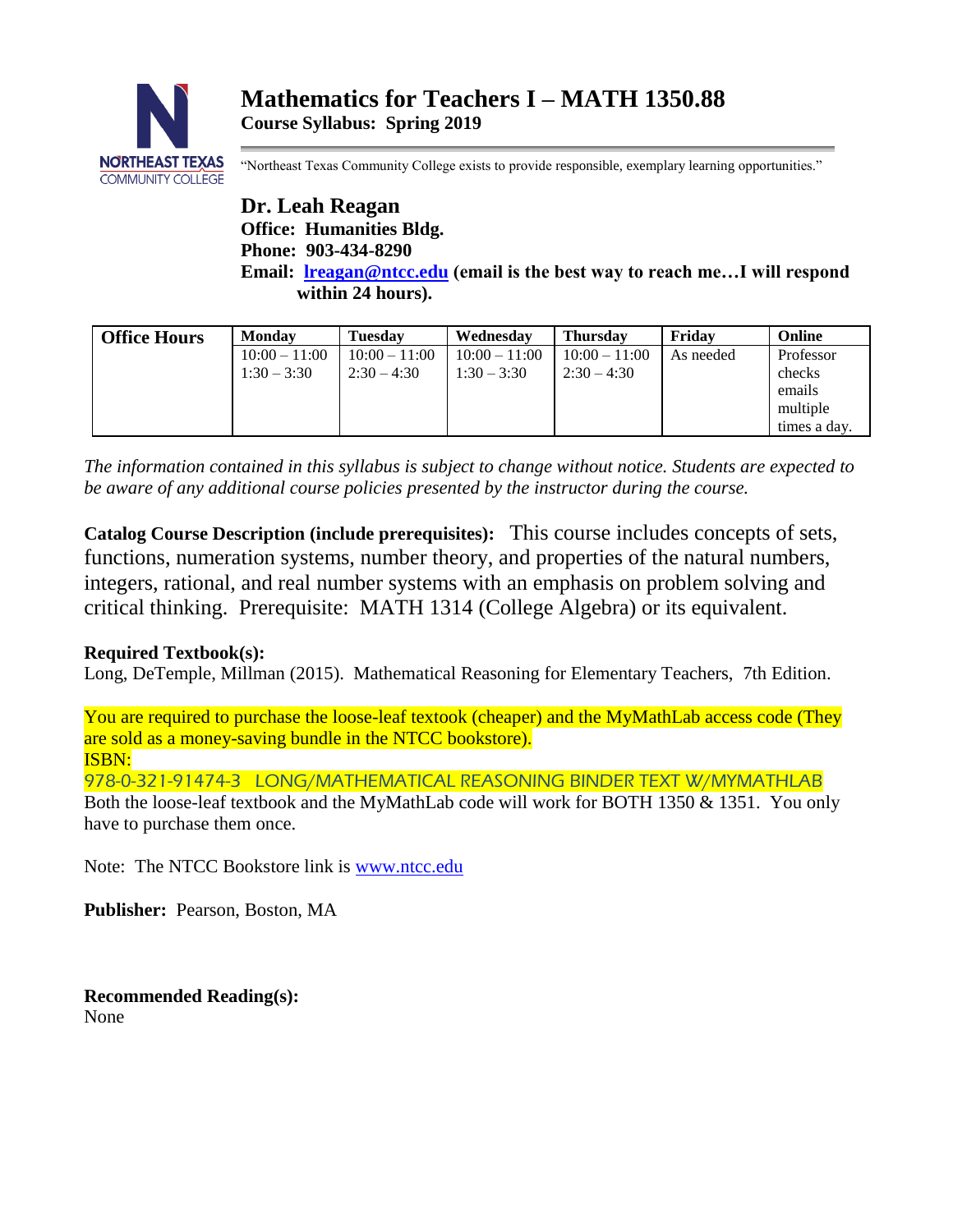### **Student Learning Outcomes:**

Upon successful completion of this course, students will

The student will be able to:

**1350.1** Systematically solve problems using various strategies.

- **1350.2** Perform and model addition, subtraction, multiplication, and division on sets, subsets, and various number sets.
- **1350.3** Explore patterns and sequences as inductive and intuitive methods for problem solving.

**1350.4** Apply and use properties of the real number system.

**1350.5** Solve applications using fractions, decimals, percents, ratios, and proportions.

# **SCANS Skills:**

 $N/A$ 

### **Lectures and Discussions:**

Since this is an online class, students must be self-motivated to keep up with the due dates, turn in assignments ON TIME, and take Exams as scheduled. Students need to check their email accounts daily AND log in to MyMathLab to make sure they receive all communications from the professor.

## **Evaluation/Grading Policy:**

Three major 100 point examinations will be given, which will count for 45% of your total grade (worth 15% each). If an exam is missed or failed, the highest possible make-up grade is a 70 (with instructor notification prior to the exam missed). The  $2<sup>nd</sup>$  exam and the Final Exam MUST BE TAKEN IN PERSON IN THE NTCC TESTING CENTER. If you do not live near NTCC, you may take your exam from any testing facility that is near you (student is responsible for getting testing site information to me and also for paying any fees the alternate testing facility may charge).

The average of a series of homework assignments will be worth 20% of the total grade (all homework is on MyMathLab. All homework due dates are posted on MyMathLab. Homework is due on the due date…no exceptions.

Quizzes (over each chapter) will count for 5% of your overall average.

Two online Projects will count for 10% of your grade (see below for explanation of both).

A comprehensive final examination will contribute 20% to the final grade, and the final must be taken in the testing center of the NTCC campus. If you do not live near NTCC, you may take your exam from a nearby testing facility (student responsible for getting testing site information to me and also for paying any fees the facility may charge).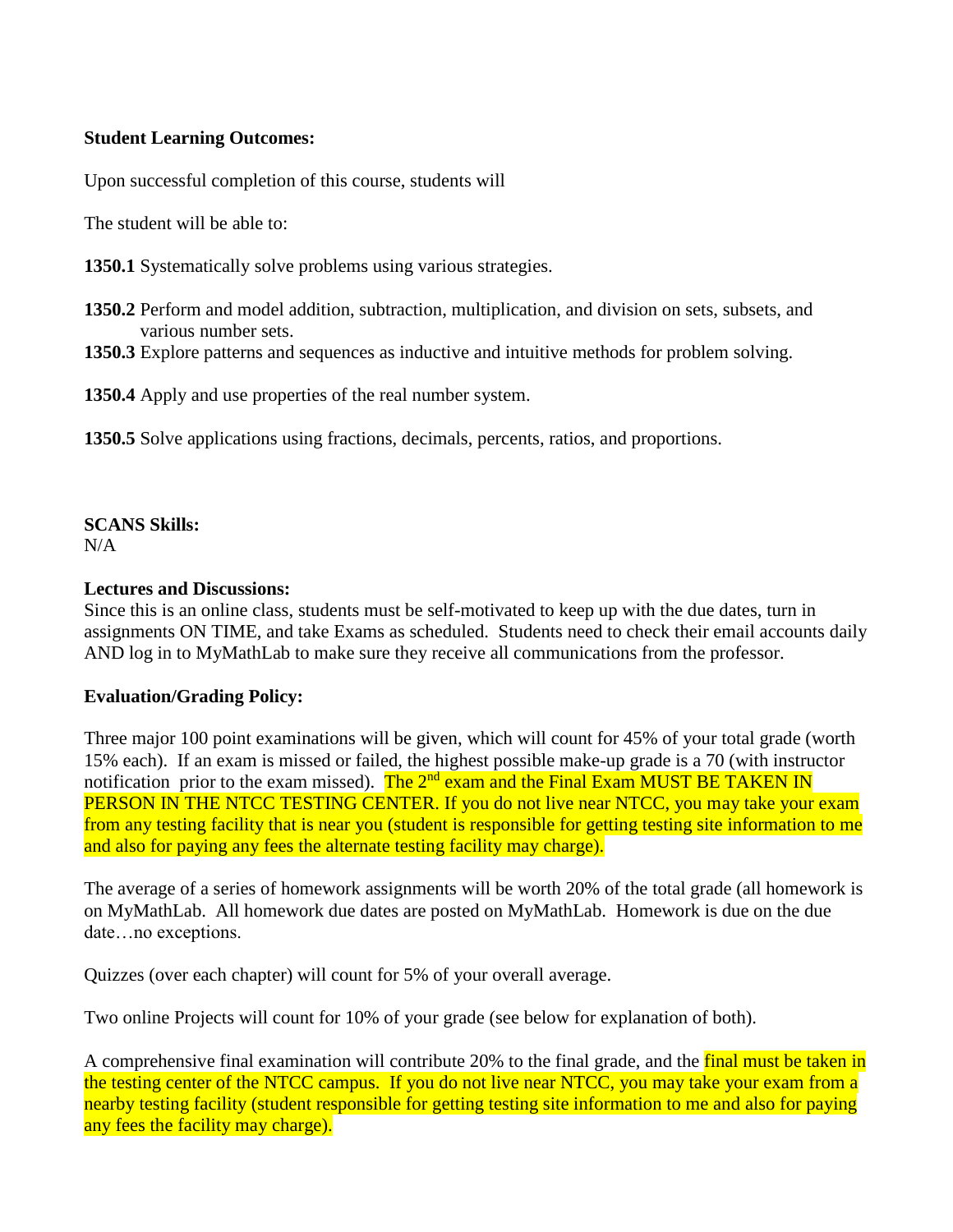### **Tests/Exams:**

3 Exams ( $2<sup>nd</sup>$  exam must be taken on campus) $45%$  (15% each) Final Exam (must be taken on campus) 20% Online Assignments (MyMathLab) 20% Quizzes (MyMathLab) 5% 2 Projects (explained below) 10%

> --------- TOTAL 100%

 "A" 90% "B" 80% "C" 70% "D" 60% "F" Below 60%

#### **Project #1 Description (see Start Here folder in Blackboard for due date)**:

Find a children's book that teaches a math lesson. For instance, "The Greedy Triangle" by Marilyn Burns is a cute story about shapes and angles. I created an activity with play-doh to help students apply what the book teaches (they make different shapes out of the play-doh). You will need to do something similar: find a children's book that you like and create a "hands-on" activity to go along with it. You will then need to write this up (step-by-step instructions on your hands-on activity that goes along with your book) and post it in the Discussion Board on Blackboard in a few of weeks, so please start looking now.

NOTE: Your best bet is to find a teacher (can be any grade level) and ask her to recommend a book and activity...she probably has one you can borrow. You can also google this online...I have found many good activities there. Just be sure to give the author credit on the Discussion Board.

\*\*Be sure to look at the Children's BOOK LIST that I put on Blackboard (on the Homepage underneath my picture). There are some WONDERFUL books that teach a math lesson listed there. I have also put a couple of examples on there for you to look at to get some ideas.

### **Project #2 Description (see Start Here folder in Blackboard for due date)**:

For this project, you will be writing up a complete lesson plan (post on the Discussion Board), and then video yourself teaching that math lesson. You will be posting the video on Blackboard also. I will send more details out about that later, BUT for now you need to start looking for a complete lesson plan either online or from a school teacher (preferably). This lesson plan should be geared toward the age group you want to one day teach, and it should of course be a math lesson. Some examples could be a lesson on telling time, shapes, fractions, decimals, addition, subtraction, multiplication, division, etc. It can be any math topic...but you must have a complete lesson plan for it. This should be longer than the book project. It needs to actually "teach" a lesson to the students. And, you must have a hands-on activities to go along with your lesson. Kids need to use their tactile/kinesthetic senses when learning, so please make sure your lesson has something for them to "manipulate" during the lesson. Examples of manipulatives are blocks, shapes, dice, toothpicks, bingo chips, rulers, hands on a clock, paper money, coins, etc. (anything they can touch and learn from) .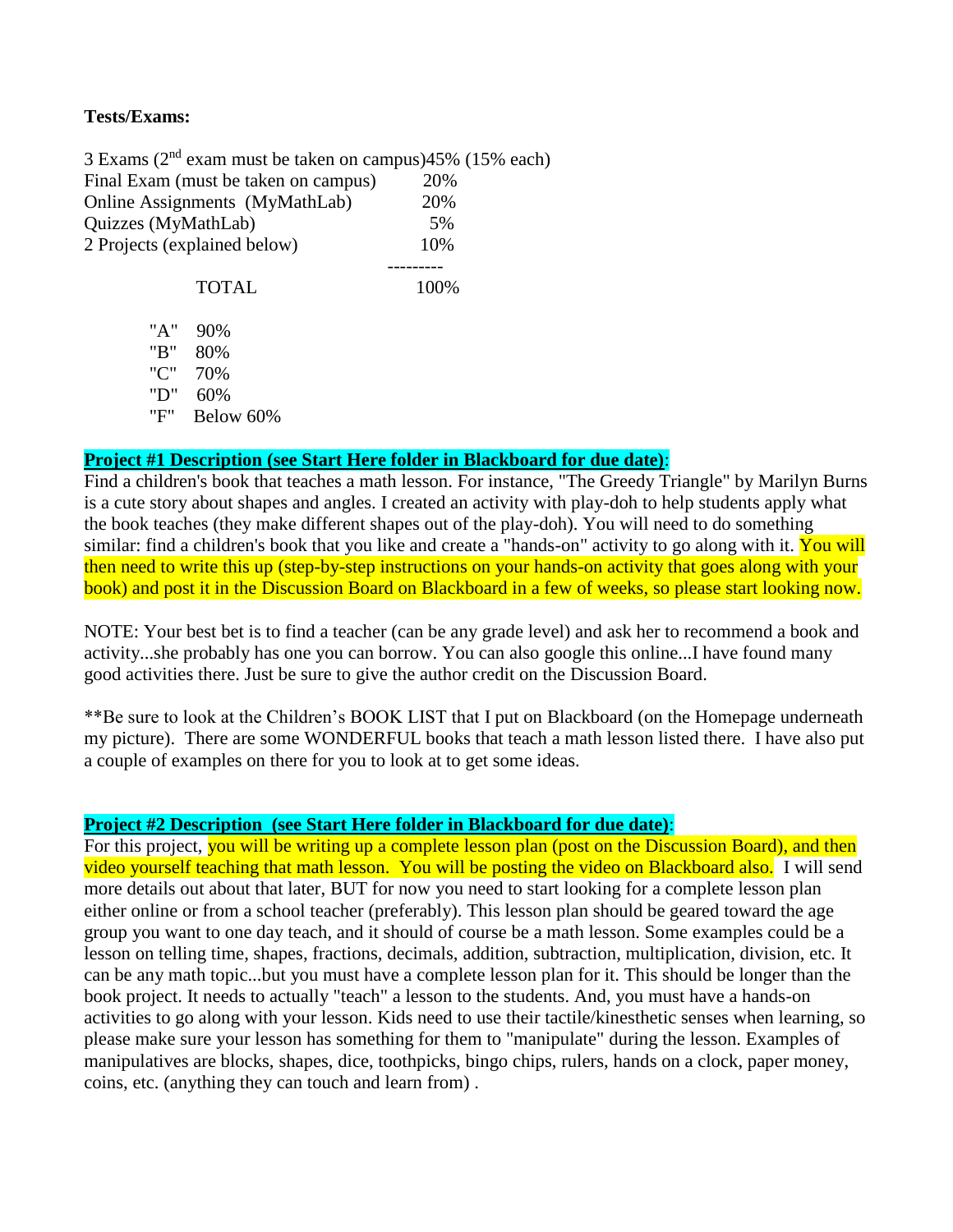You will need to video yourself teaching this lesson (talk to the camera as if you were talking to children – actually teach the lesson and demonstrate concepts with manipulatives. The video should be  $8 - 10$ minutes in length. Below you will find instructions on how to upload the video on Blackboard.

# **Steps to complete the Project #2 (video) assignment:**

1. Each student should create an account at http://www.youtube.com/.

2. Video the presentation using a webcam or video recorder (using a video recorder will require the student to load the video on their computer).

3. Go to the YouTube account and select UPLOAD VIDEO.

4. Once the video is uploaded from the computer to YouTube, there will be a link that YouTube generates for the video.

5. Copy and paste this link into the Discussion Forum that was created for the assignment in Blackboard.

6. Once it is pasted, all students should be able to click on the link and watch the video.

### Before you post your video, please enter the following information for your lesson plan on the Discussion Board in Blackboard:

### 1) Your name

2) Title of your lesson

3) Objective of your lesson (what it will teach)

4) Materials needed for your lesson (anything you or students will use during the lesson)

5) Procedure of lesson (list these in steps - list how you would go about teaching the lesson); be as detailed as possible here (leave directions good enough for a substitute teacher to know how to teach your lesson)

6) Be sure to list your dependent practice for the lesson - what you will have students do WITH your help or in groups/partners

7) List the independent practice - what students will do ALONE to demonstrate that they've learned the lesson

8) Closure - how will you close (summarize) your lesson with your students

# **Homework, Quizzes, and Exams:**

All problems assigned to each section are located in the Homework tab in MyMathLab. Dates for each section are located in your MyMathLab Calendar.

- 1.1 An Introduction to Problem Solving
- 1.2 Polya's Problem-Solving Principles
- 1.3 More Problem-Solving Strategies
- 1.4 Algebra as a Problem-Solving Strategy
- 1.5 Additional Problem-Solving Strategies
- 1.6 Reasoning Mathematically

QUIZ #1

- 2.1 Sets and Operations on Sets
- 2.2 Sets, Counting, and the Whole Numbers
- 2.3 Addition and Subtraction of Whole Numbers
- 2.4 Multiplication and Division of Whole Numbers

QUIZ #2 (Chapter 2 only)

# EXAM 1(Chapters  $1 \& 2 -$  may be taken at home)

3.2 Algorithms for Adding and Subtracting Whole Numbers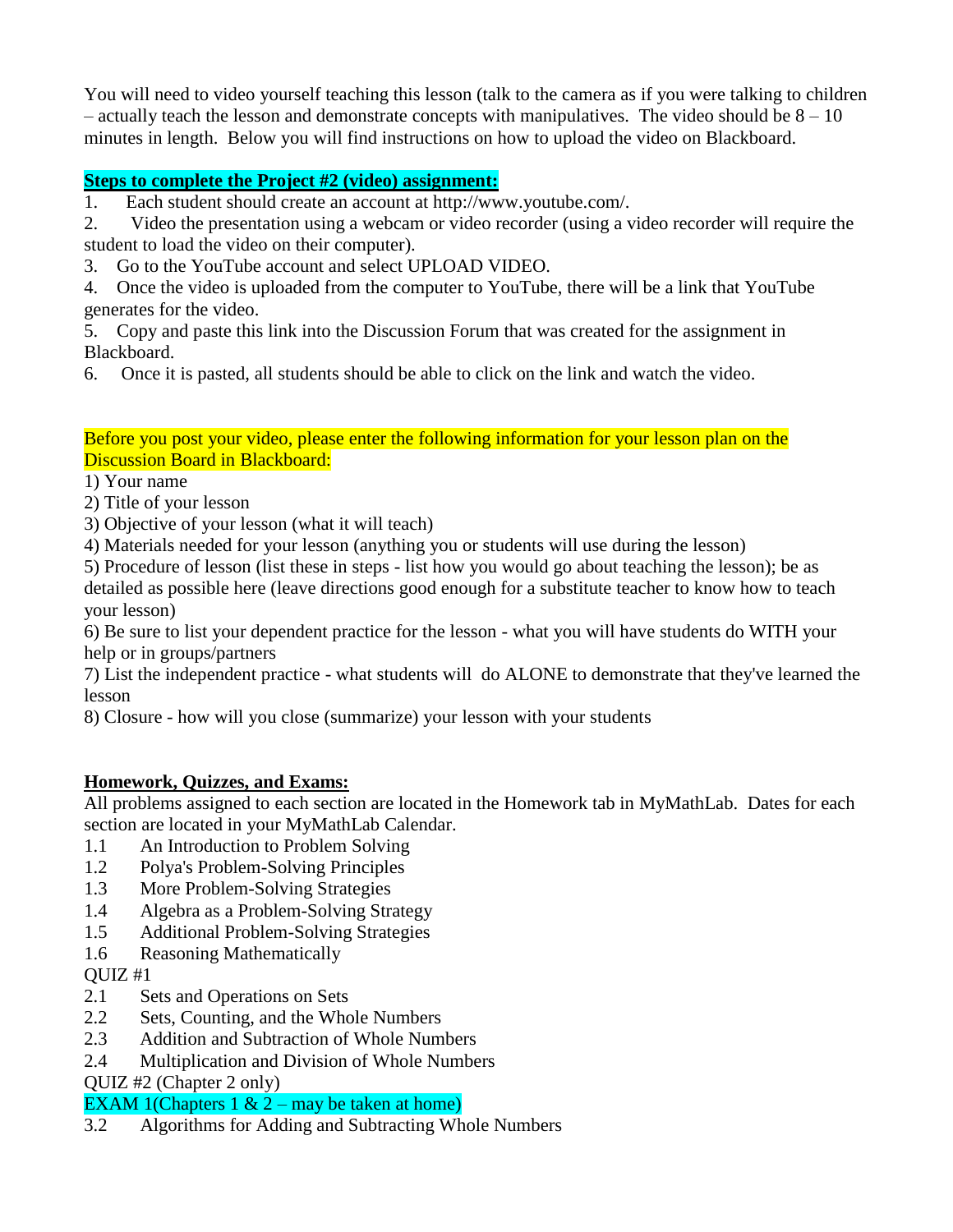- 3.3 Algorithms for Multiplication and Division of Whole Numbers
- 3.4 Mental Arithmetic and Estimation
- QUIZ #3 (Chapter 3 only)
- 4.1 Divisibility of Natural Numbers
- 4.2 Tests for Divisibility
- 4.3 Greatest Common Divisors and Least Common Multiples
- QUIZ #4 (Chapter 4 only)

EXAM 2 (Chapters 3 & 4) \*\*MUST BE TAKEN IN A TESTING FACILITY(see details above)

- 5.1 Representation of Integers
- 5.2 Addition and Subtraction of Integers
- 5.3 Multiplication and Division of Integers
- QUIZ #5 (Chapter 5 only)
- 6.1 The Basic Concepts of Fractions and Rational Numbers
- 6.2 Addition and Subtraction of Fractions
- 6.3 Multiplication and Division of Fractions
- QUIZ #6 (Chapter 6 only)
- 7.1 Decimals and Real Numbers
- 7.2 Computations with Decimals
- 7.3 Proportional Reasoning
- 7.4 Percent
- QUIZ #7 (Chapter 7 only)

EXAM 3 (Chapters 5, 6,  $\& 7$  – may be taken at home)

COMPREHENSIVE FINAL EXAM (Over all chapters) \*\*MUST BE TAKEN IN TESTING FACILITY (see notes above)

# *Exam Dates & Quiz due dates can be found in the "Start Here" folder in Blackboard, as well as on MyMathLab.*

### **Other Course Requirements**

Students should have a computer that is Internet accessible, and they should have the ability to navigate through a website, use a chat room, post remarks to a discussion board, and email.

### **Student Responsibilities/Expectations:**

Attendance:

Students are expected to check in to the class often on Blackboard and MyMathLab to find the assignments and communications from the instructor. Since this is an online class, students must be self-motivated to keep up with the due dates, turn in assignments ON TIME, and take Exams as scheduled.

Students in the online section of this class must submit weekly assignments on the due dates to remain enrolled in the class. The instructor reserves the right to administratively drop a student who goes beyond two weeks in turning in online assignments unless the instructor is notified and given a valid reason for late assignments.